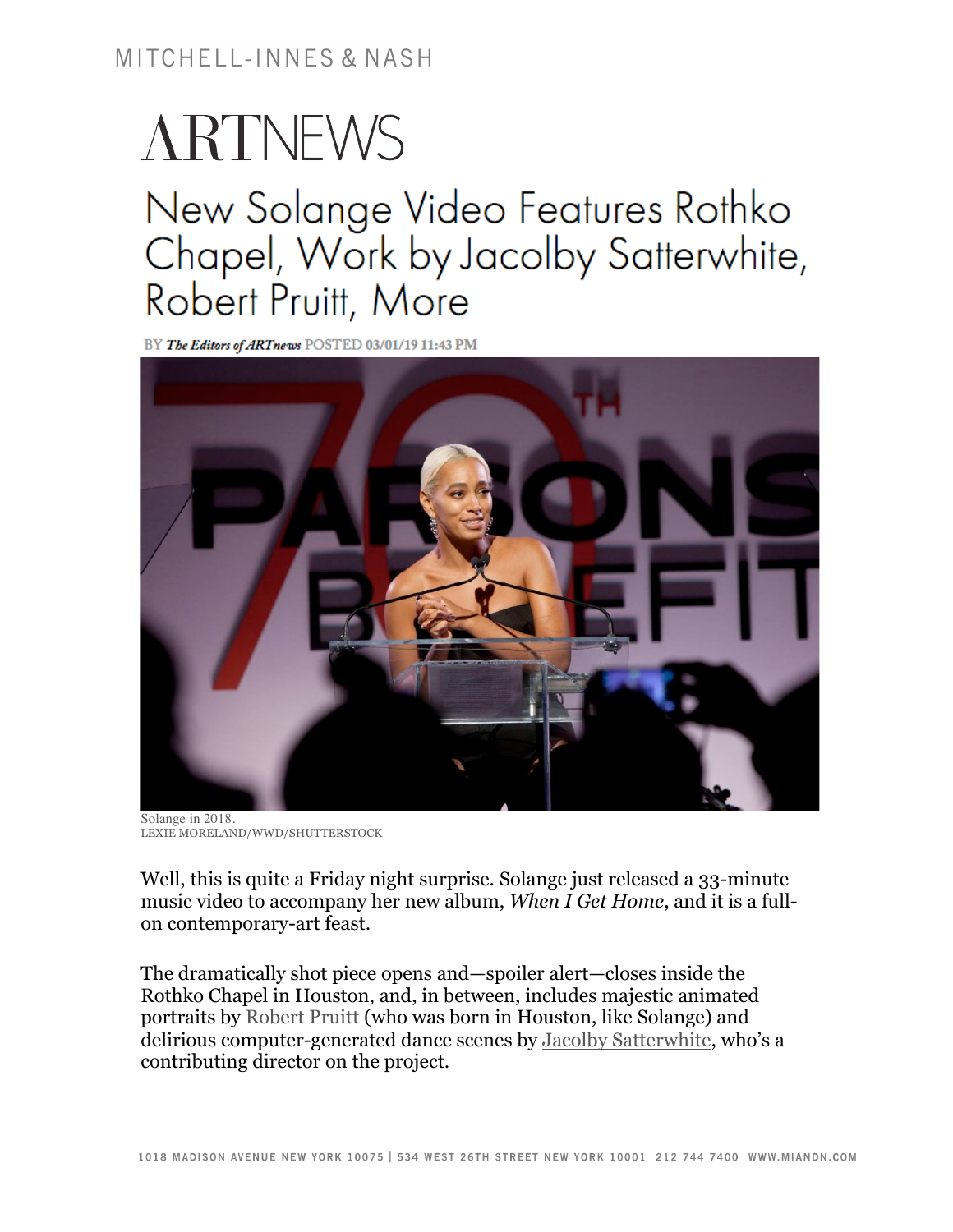Solange edited and directed the work, and was joined by three more contributing directors, Alan Ferguson (her husband), Terence Nance, and Ray Tintori. Autumn Knight, the New York–based artist who was just tapped for the 2019 Whitney Biennial, also contributed to the project.

Last year, the singer told *T: The New York Times Style Magazine*, that, growing up in Houston, the Menil Collection "was one of the first art spaces I had access to. I would go into the Rothko Chapel," which is located next door to the museum's main space, "and sit in there for hours."

The Rothko Chapel was conceived by the storied collectors and philanthropists John and Dominique de Menil, with the idea of having Mark Rothko create paintings for a space that would be designed by Philip Johnson. But the artist and architect disagreed about aspects of the building, and Howard Barnstone and then Eugene Aubry went on to work its design.

Rothko ended his life in 1970, at the age of 66. The non-denominational chapel opened a year later, and has become a treasured site in Houston, hosting interfaith religious meetings, musical performances, and a variety of other gatherings. A pool out front frames Barnett Newman's *Broken Obelisk* (1963–67), which was dedicated by the Menils to Martin Luther King, Jr. When they proposed giving the work to the city in the honor of the murdered civil-rights leader, their gift was rejected.

(An important note for those wanting to visit the remarkable site: After this weekend, the Rothko Chapel is shuttering for renovations that will keep it closed for eight months, so if you are eager to visit, move quickly.)

Johnson, as it happens, also figures elsewhere in the *When I Get Home* video. The Fort Worth Water Gardens, which he designed with John Burgee, and which were built in 1974 in that Texas city, make an appearance, with a large group of performers on its steps amid flowing water.

Those seeking more shots of dancing outside divisive examples of 1970s architecture are in luck: some of the video's most striking scenes take place at night outside Dallas's I.M. Pei–designed city hall, which opened in 1978.

The video also goes through stretches that suggest the retro-futurism of a Nam June Paik or Trisha Baga, and it includes sumptuous shots of the American landscape, nodding to the Land Art movement of the 1960s and '70s. Other scenes follow black men, women, and children as they ride horses through those environs, recalling photographs by Deana Lawson, Brad Trent, and others that have appeared in, among other exhibitions, the Studio